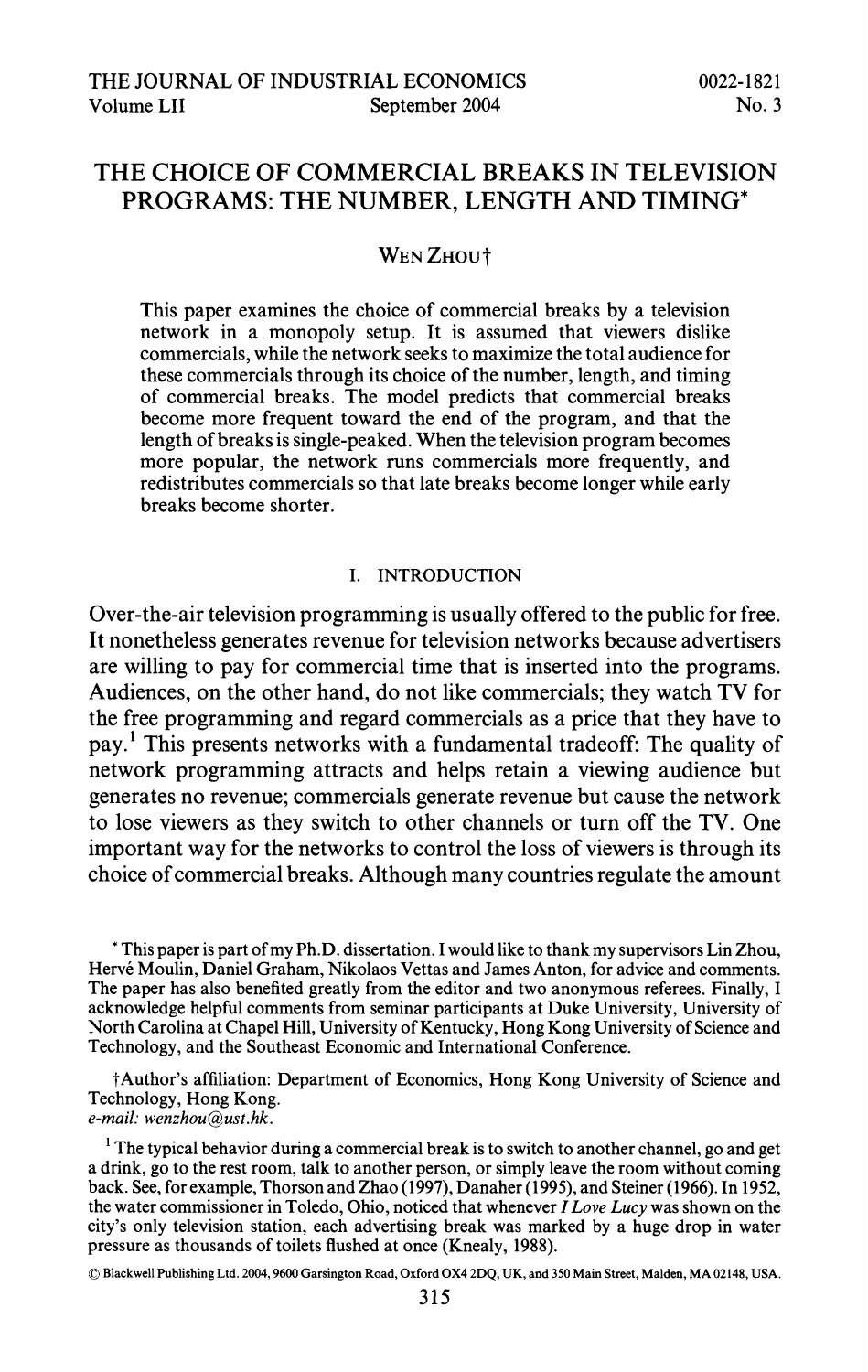## **316 WEN ZHOU**

**or frequency of television commercials, in the United States, networks enjoy complete freedom in choosing the number, timing, and length of the breaks.2** 

**In this paper, we study the choice of commercial breaks by a monopoly network. Viewers can turn off their TVs but they do not have the option of switching to other channels. We assume that the network seeks to maximize the cumulative viewing audience during commercial breaks and that viewers turn off their TVs only during commercial breaks. The drop in the viewing audience that occurs with each break increases with the length of that break. To capture the idea that a longer programming interval builds viewer interest and makes them more likely to stay with the program, we assume that the fraction of the audience that turns off their TVs in any commercial break decreases with the length of the preceding programming interval. The model generates several empirically testable predictions. The programming intervals get shorter with each break, and the lengths of the commercial breaks are initially increasing and then decreasing. The intuition for these results is that the network's incentive for keeping viewers weakens as the program progresses, but earlier commercials are more profitable than later commercials. The interaction of these two effects gives rise to the 'singlepeaked' property. Finally, we obtain a comparative static prediction that, when the popularity of the program increases, commercials are more frequent, early breaks are shorter, and later breaks are longer.** 

**Given the importance of television commercials in business and everyday life, surprisingly little research has been done on the choice of commercial breaks. Epstein (1998) finds empirical evidence in support of the model's predictions of shorter programming intervals towards the end of the program. A different but closely related topic is the equilibrium timing of television programs (Cancian, Bills and Bergstrom, 1995; Barros, 1998; Nilssen and Sorgard, 1998), where the timing of a TV program is modeled as a single point in time without any length. The present paper is more complicated because the number and duration of commercial breaks are choice variables as well as the timing of the breaks. Gabszewicz, Laussel and Sonnac (1999) investigate how the program mix, the commercial time, and the price of commercials are determined simultaneously in a duopoly setup.** 

**The paper is organized as follows: Section 2 presents the model; Section 3 characterizes the optimal frequency, timing and length of commercials; Section 4 presents comparative static results and Section 5 concludes.** 

**<sup>2</sup>The National Association of Broadcasters, through its industry code, once limited the amount of TV commercials to be no more than 6 minutes per hour in prime time. The practice was declared to violate the antitrust law in 1981 and was abandoned thereafter. The only restriction that is left now is a law passed by Congress in 1992 requiring that the commercials in children's program not exceed 10.5 minutes per hour on weekdays and 12 minutes per hour on weekends.**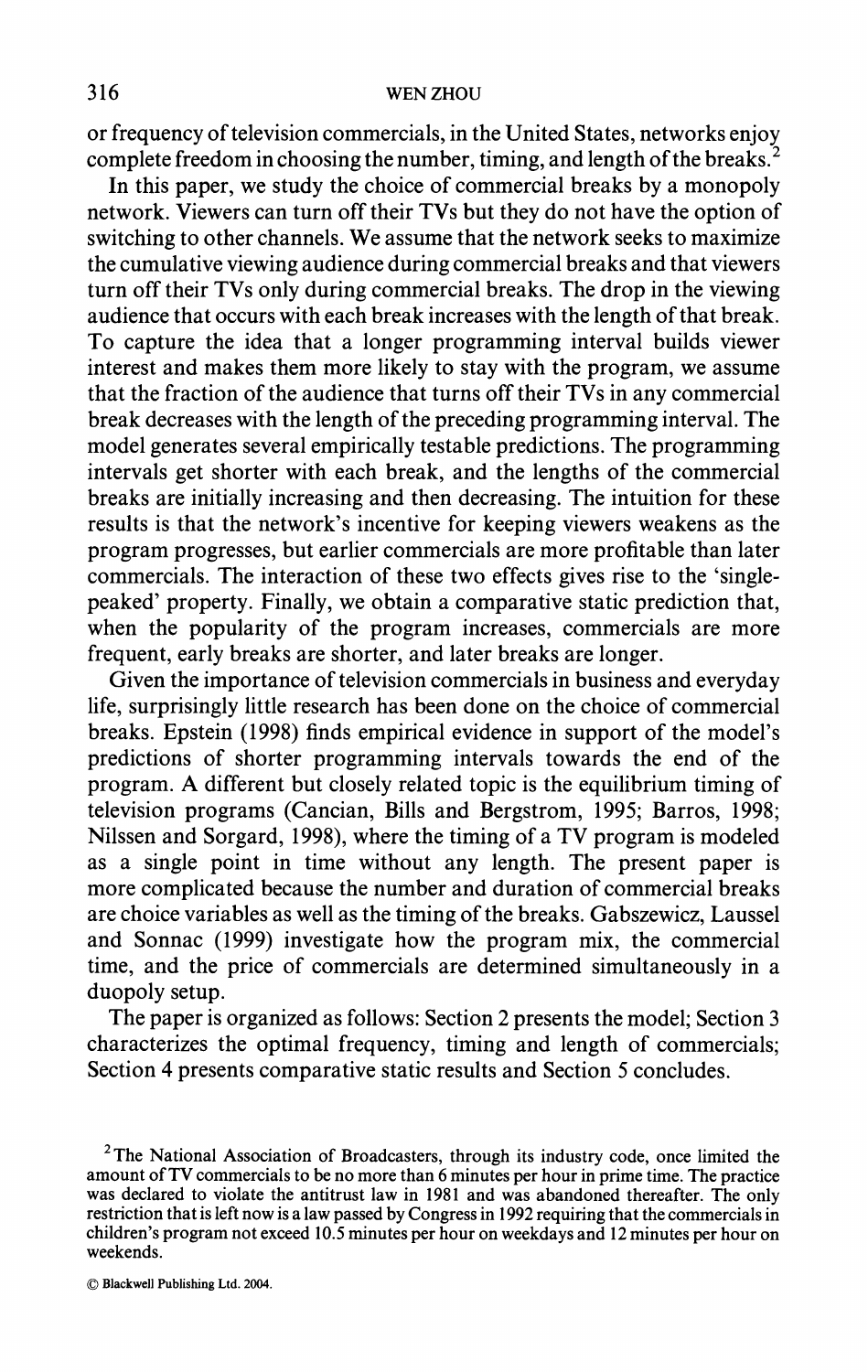#### **II. THE MODEL**

**A single network (henceforth the monopolist) broadcasts a television program from time 0 to time 1. Let n denote the number of commercial**  breaks that are chosen by the network,  $c_i$  is the length of the *i*th break, and  $x_i$ is the length of the programming interval between the  $(i - 1)$ <sup>th</sup> and the *i*<sup>th</sup> breaks, where  $i = 1, 2, \ldots, n$ .

The program begins with an audience size  $r_0 = 1$ . Viewers do not like **commercials; they stay with the channel as long as it is showing programming, but some will leave when a commercial break begins. Once a viewer leaves the program, he never comes back.3 For simplicity we assume that the exodus of viewers happens at the beginning of each commercial**  break.<sup>4</sup> Let  $r_i$  denote the audience size (sometimes also called the rating) of the *i*th break, for  $i = 1, 2, ..., n$  and denote the drop function by  $f(x_i, c_i)$ . Then

$$
r_i = r_{i-1} - f(x_i, c_i), \quad i = 1, 2, ..., n.
$$

**The audience size is a downward step function of time as shown in Figure 1.** 

**The above drop function is a reduced form description of how viewers decide to turn off their TVs. It implicitly assumes that viewers are somewhat myopic because the drop in audience size at the beginning of the ith break is influenced by only two factors: the length of the programming immediately**  preceding the break,  $x_i$ , and the length of the break itself,  $c_i$ . It is consistent **with some studies on viewer behavior. 'Research has long emphasized the passivity of viewers.' (Owen and Wildman, 1992, p.10). Barwise and Ehrenberg (1988) acknowledge that,' ... we are not always aware of which channel we are watching.' (p.6.)** 

For simplicity, we shall assume that f takes the form

$$
f(x_i, c_i) = g(x_i) + h(c_i),
$$

**where g and h are non-negative, continuous, differentiable, and convex functions. The following properties are assumed:** 

## Assumption 1: (i)  $g'(x) < 0$ ,  $h'(c) > 0$  and (ii)  $g''(x) > 0$ ,  $h''(c) \ge 0$ .

**3 In reality, some viewers leave the program temporarily during a commercial break and come back when the program resumes. Then the loss of audience should be interpreted as a net loss. Another interpretation is that there exists a competing network, e.g., the PBS, which does not show any commercials. Once a viewer is driven to PBS by commercials, he is trapped there** 

<sup>4</sup> This assumption is not essential and is only for the convenience of computation. A more **natural formulation is for the audience size to drop continuously during a commercial break. By appropriately defining the immediate drop of audience size at the beginning of breaks, the two approaches are mathematically equivalent. From the viewpoint of the network, who cares only about the cumulative viewership of commercials, the instantaneous drop of audience size at the beginning of a commercial break rather than a continuous decline during the break is simply a convenient reduced form of its objective function.**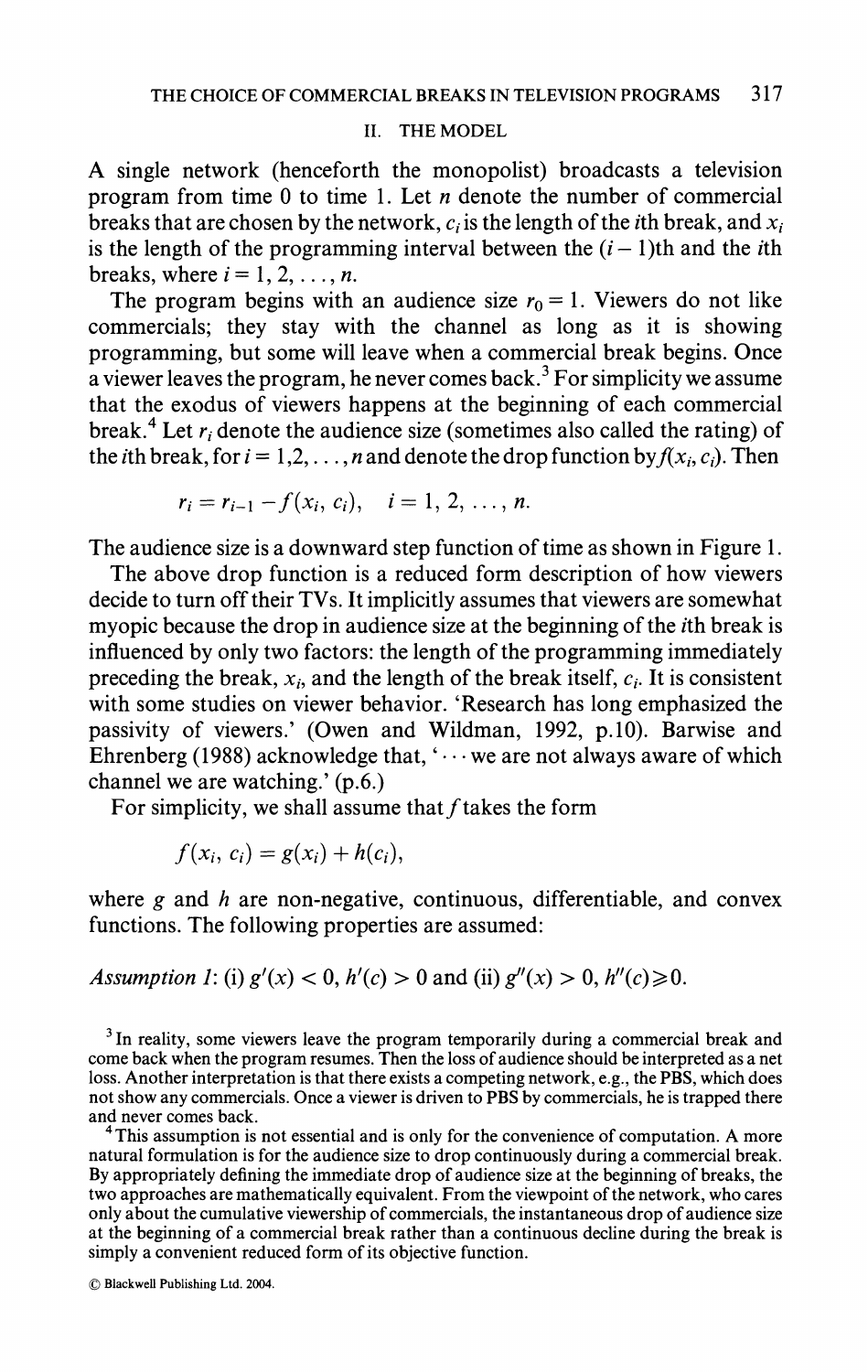

**Audience size as a function of time.** 

**Assumption l(i) states that the drop in viewing audience during a commercial break decreases with the length of the preceding programming interval and increases with the length of the commercial. Longer programming intervals help retain viewers by building their interest in the program, making it more costly for them to turn off their TVs. Viewers are also often annoyed when commercial breaks occur too frequently. The marketing literature has long recognized that longer commercials drive more viewers away from the program. Siddarth and Chattopadhyay (1998) found that 'longer advertisements have a higher probability of being switched off.' Danaher (1995) made the same discovery. Van Meurs (1998, p.47) pointed out that 'one of the most obvious causes of switching is the duration of the break. The longer it lasts, the greater the chance that the audience will start switching.' Condition (ii) states that h is convex while g is strictly convex.** 

**In addition, we impose the following conditions to rule out trivial boundary solutions.** 

*Assumption 2:* (i)  $g(0) + h(1) > 1$  and (ii)  $g(1) + h(0) < 1$ .

**Condition (i) implies that, if the network tries to fill the entire hour with commercials, then no one will watch the program. Condition (ii) states that the drop in audience after a sufficiently long programming interval is less than one. It implies that the network can run at least one profitable commercial.** 

**The monopolist's objective function is the cumulative total commercial audience:** 

$$
\pi = \sum_{i=1}^n c_i r_i
$$

The monopolist chooses  $n, \{c_i\}_{i=1}^n$  and  $\{x_i\}_{i=1}^{n+1}$  to maximize  $\pi$  subject to the constraints:  $c_i \ge 0$ ,  $x_i \ge 0$ ,  $\sum_{i=1}^{n+1} c_i + \sum_{i=1}^{n+1} x_i = 1$ .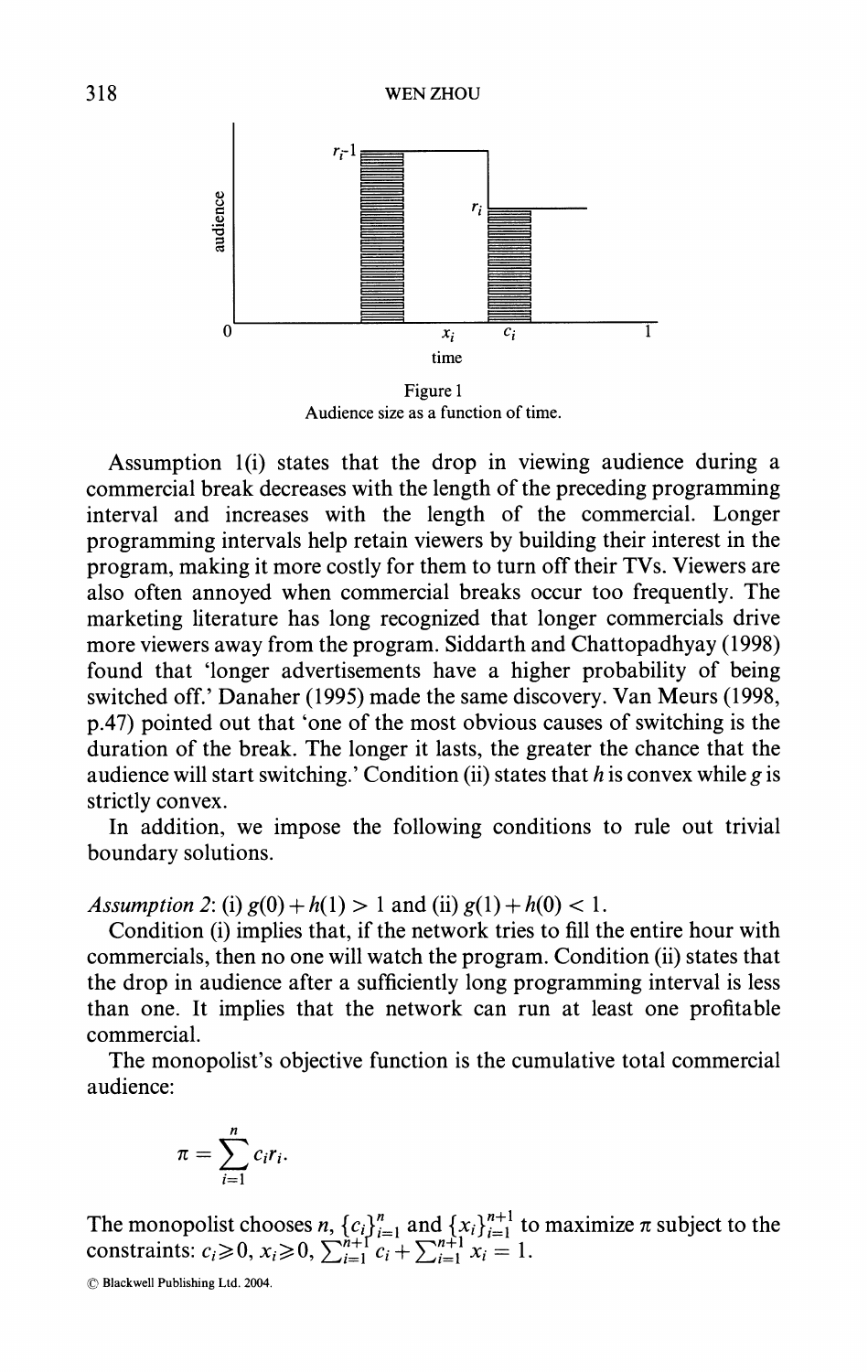**A television network derives its revenues solely from selling commercial time to advertisers, while the production cost of the program is sunk at the time the network chooses commercial breaks. Obviously, advertisers care about the total number of viewers who watch their commercials: the higher the rating of the program, the more advertisers are willing to pay for commercial time. Consequently, networks seek to maximize the program's rating, which is simply the size of the audience.5** 

**Current monitoring techniques can only report the rating of the whole program, i.e., the commercial audience cannot be distinguished from the programming audience.6 Another possible (and seemingly more natural) specification of the objective function would be the rating times the total length of commercials, where the rating is represented by the total audience of the whole program. (Note that the total audience itself cannot be the objective function because that would lead the monopolist to broadcast no commercials at all.) In this case, a network has a strong incentive to broadcast commercials later rather than earlier in the program in order to retain a bigger audience for the early part of the program. All of the commercials are likely to appear at the end of the program, at which point, viewers will turn off their TVs. Obviously, advertisers would demand that their commercials be aired earlier. This implies that a network must give greater weight to the commercial audience than to the programming audience. Simulations on the ratings as weighted averages of commercial audience and programming audience complicates the computations but adds no additional insights.** 

#### **III. THE MONOPOLIST'S OPTIMAL CHOICE**

### **III(i). The frequency of breaks**

**We begin by observing that the program should always end with a**  commercial break, that is,  $x_{n+1} = 0$ . The reason is that programming after **the last commercial break generates zero revenue so the network is better off using that time before the last break, thereby increasing the audience size for** 

<sup>6</sup> What happens is that a meter is attached to the TV set in a sample family and automatically **records the duration of tuning to any channel for at least 5 minutes. Since normally a commercial break does not last for more than 3 minutes, it is simply not possible for this monitoring system to record the audience of any particular commercial break. We were told by Nielson Research Institute that they were developing a technique to monitor the audience minute by minute, or even second by second. This development justifies the assumption that a network should care about the commercial audience rather than the program audience.** 

**<sup>5</sup> In principle, an advertiser should care about the exact position of his commercials either in the program or in a series of commercials in a break, and the concern should be reflected in the pricing of different positions. While this might be true for a special event such as the Super Bowl, normally a contract between a network and an advertiser goes no further than specifying the frequency of any particular commercial in a certain program, e.g., four times per week in the**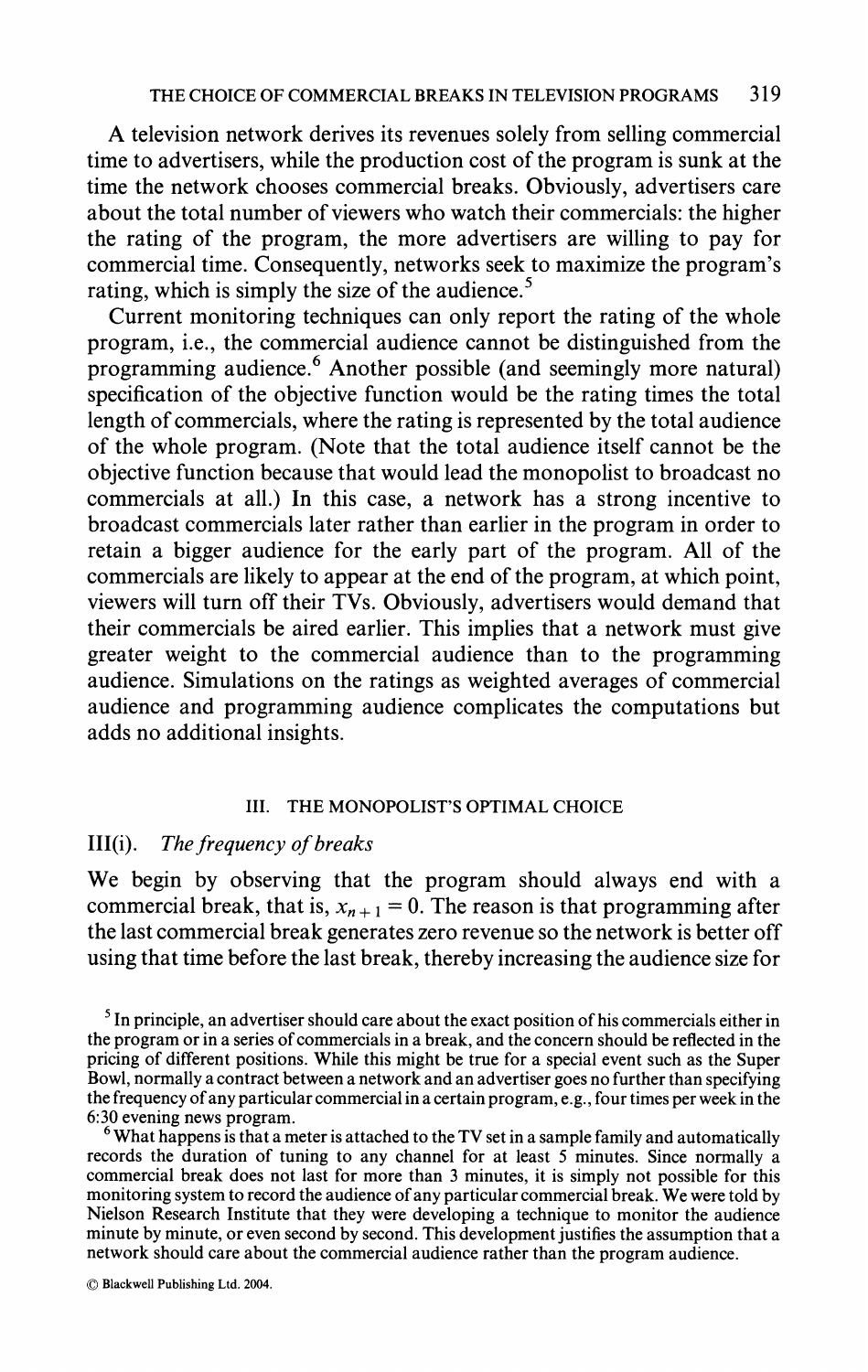**the last commercial. But, if the programming is over, why should anyone watch the last commercial? The reason is that the network often uses part of the last commercial break to advertise the next episode of the program or the next show, and some viewers will want to stick around to watch this advertisement. This suggests that the revenue and drop functions associated with the last commercial break may differ from those of previous commercial breaks. However, as long as some viewers are willing to watch a sufficiently short final commercial, the main results of the model are not affected so, for simplicity, we have ignored any differences.** 

**Given that the program ends with a commercial, the constraint faced by the monopolist becomes** 

(1) 
$$
\sum_{i=1}^{n} (x_i + c_i) = 1.
$$

**Rewrite the audience size of the** *i***th break as**  $r_i = 1 - \sum_{t=1}^{i} f(x_t, c_t)$  **and let**  $f_i = f(x_i, c_i)$ . Then

$$
\pi = \sum_{i=1}^n c_i r_i = \sum_{i=1}^n c_i - \sum_{j=1}^n \left( \sum_{i=j}^n c_i \right) f_j.
$$

The monopolist chooses an integer *n*, and  $x_i \geq 0$ ,  $c_i \geq 0$  ( $i = 1, 2, ..., n$ ) to maximize  $\pi$ , subject to constraint (1).

**The next point to note about the optimal solution is that the program**  cannot start with a commercial, that is,  $x_1$  must be positive. To see why, suppose  $x_1 = 0$  and  $n \ge 2$ . Let  $\lambda$  be the Lagrangian coefficient of constraint **(1). Then first order conditions give (the second order conditions are always satisfied):** 

(2) 
$$
\frac{\partial \pi}{\partial c_j} = 1 - \sum_{i=1}^j f_j - \left(\sum_{i=j}^n c_i\right) h'(c_j) = \lambda,
$$

$$
j=1,\,2,\,\ldots,\,n
$$

(3) 
$$
\frac{\partial \pi}{\partial x_j} = -\left(\sum_{i=j}^n c_i\right) g'(x_j) = \lambda,
$$

$$
j=2,\ldots,n
$$

(4) 
$$
\frac{\partial \pi}{\partial x_1} = -\left(\sum_{i=1}^n c_i\right) g'(x_1) \leq \lambda.
$$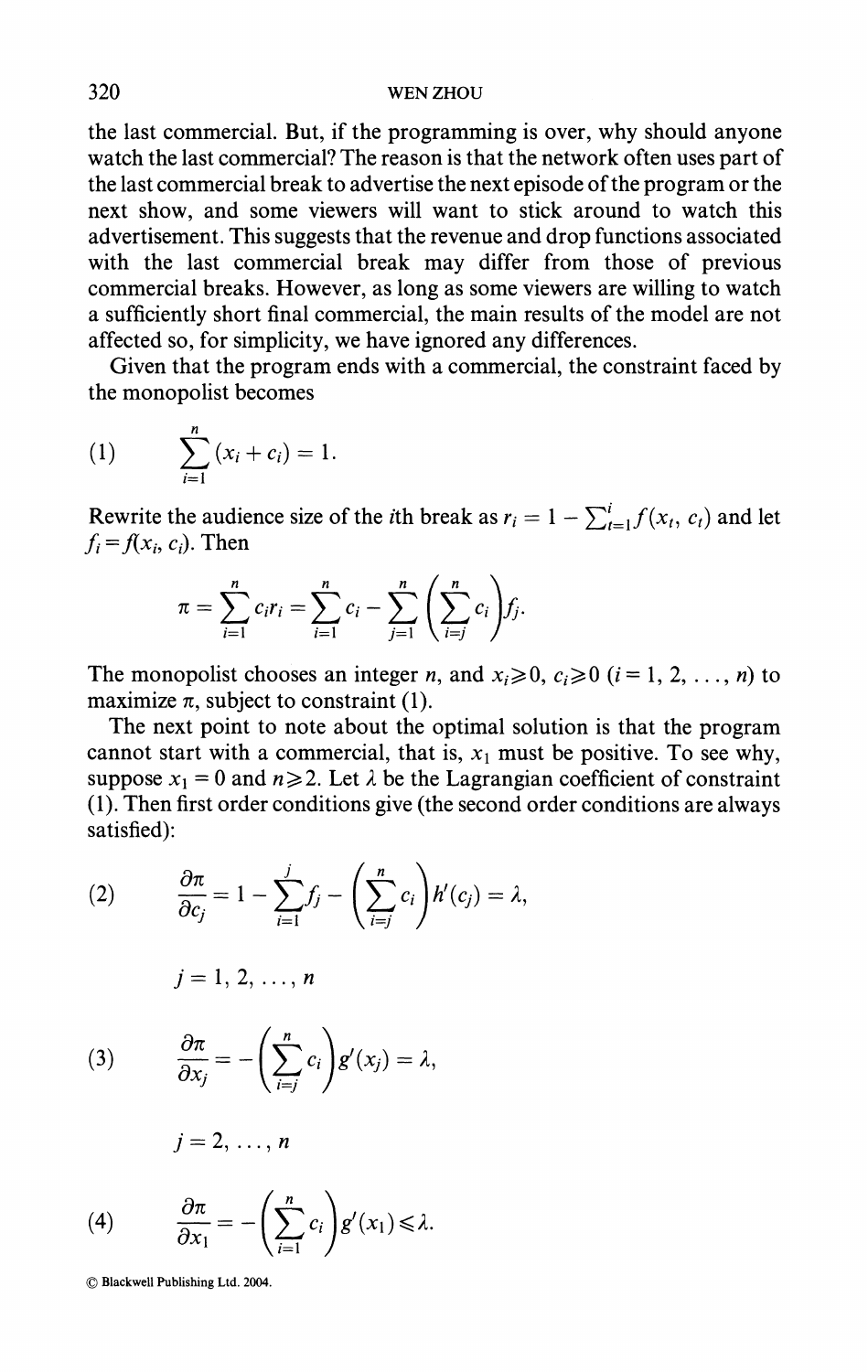**From (3) and (4),**  $(\sum_{i=1}^{n} c_i)g'(x_1) \ge (\sum_{i=1}^{n} c_i)g'(x_i)$  **for certain**  $j \ge 2$ **. Because**  $g' < 0$  and  $\left(\sum_{i=1}^n c_i\right) > \left(\sum_{i=j}^n c_i\right)$ , we have  $g'(x_1) > g'(x_1)$ , which by  $g'' > 0$ immediately implies that  $x_j < x_1 = 0$ , a contradiction. Therefore, if  $x_1 = 0$ , then  $n = 1$ : if a program starts with a commercial, the entire program time is **filled with commercials. It then follows from Assumption 2(i) that no one will watch, so the network earns zero revenues. Since Assumption 2(ii) implies that the network can earn positive profits with one commercial break, the network will never start its program with a commercial.7** 

**Having ruled out all the corner solutions, we can now turn the inequality in (4) into an equality:** 

$$
(4') \qquad \frac{\partial \pi}{\partial x_1} = -\left(\sum_{i=1}^n c_i\right) g'(x_1) = \lambda.
$$

**Then** 

**Proposition 1:**  $x_i > x_j$  whenever  $i < j$ .

**Proof: From (3) and (4'),** 

$$
\left(\sum_{i=i}^n c_i\right)g'(x_i) = \left(\sum_{i=j}^n c_i\right)g'(x_j).
$$

**Because**  $i < j$ , we have  $\sum_{t=i}^{n} c_t > \sum_{t=i}^{n} c_t$ . Since  $g'(x_t) < 0$  for  $t = 1, 2, ..., n$ ,

$$
g'(x_i) > g'(x_j).
$$

Since  $g'' > 0$ ,  $x_i > x_j$ . Q.E.D.

The proposition says that the length of programming intervals,  $x_i$ , is **decreasing over i. In other words, commercial breaks should become more frequent toward the end of the program. This is because when the network loses a viewer, it loses the potential revenue from the viewer for the remaining part of the program, as the viewer never comes back once he leaves. Consequently the network's incentive for keeping viewers declines as the program proceeds. Because a longer programming interval keeps more** 

**It should be pointed out that the conclusion is sensitive to the assumption that the network is unable to charge different prices for commercials appearing at different times of the program.** 

**<sup>7</sup> There are many commercials before the broadcast of a sporting event like the Super Bowl, but we do not regard the program as having started until the game actually begins. This is because in sports the arrangement of commercial breaks (the number, frequency, length, timing) is determined by the pace of the game (time-out, foul play, etc.), while in an ordinary television program the decision is made by the network. What we want to study in this paper is a network's choice of commercial breaks, not a coach's, referees' or team owner's. When a game is scheduled to start at 3 pm, the actual kickoff usually is a few minutes later, and that time becomes the golden time for commercials. By contrast, when a network says its evening news program starts at 6:30, it starts at 6:30 sharp, not a second late.**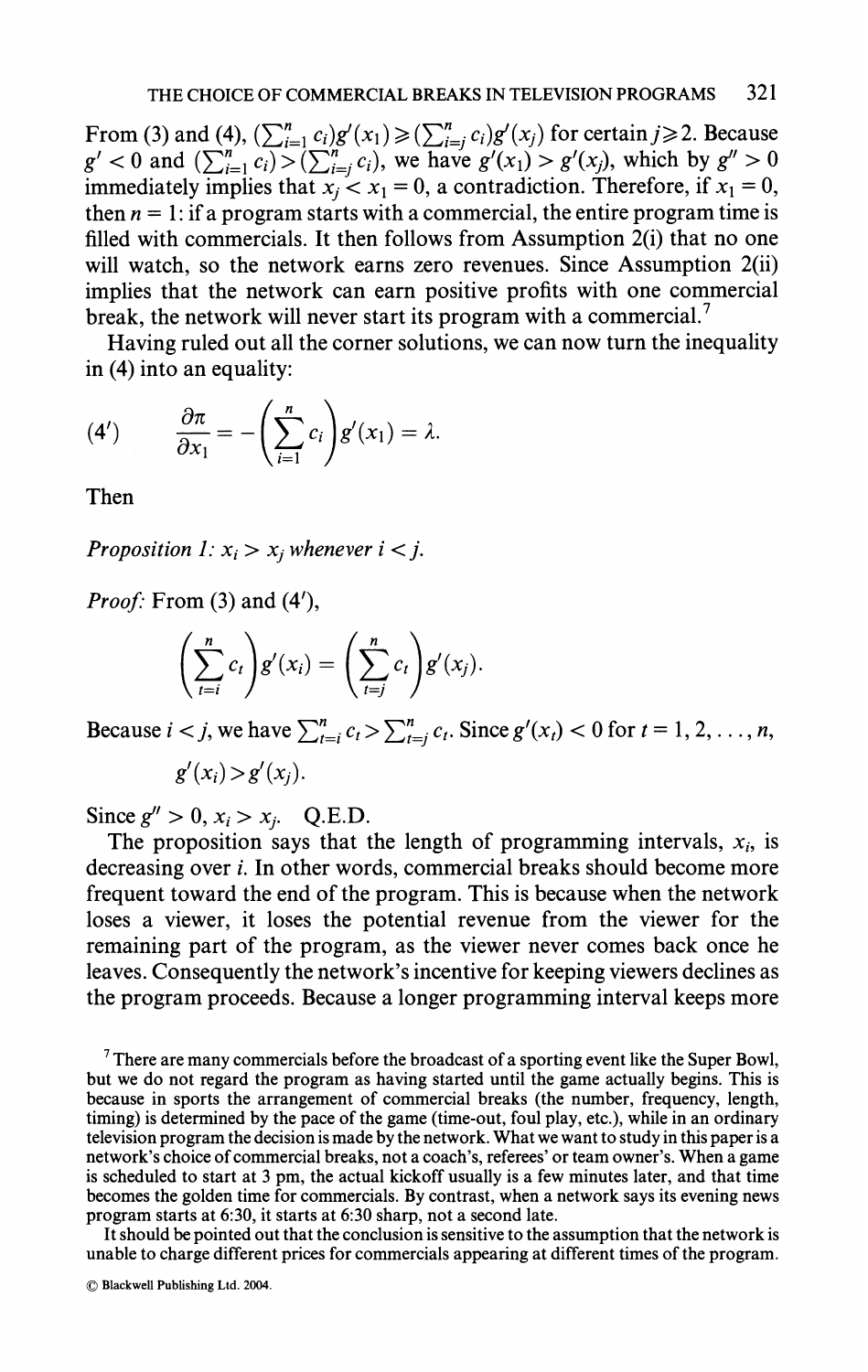**viewers, the network optimally chooses shorter and shorter programming intervals, and therefore more frequent commercial breaks, towards the end of the program.** 

# **III(ii). The lengths of breaks**

**In line with the argument that programming intervals should become shorter toward the end of the program, one might expect the lengths of breaks to grow longer. After all, a shorter break serves the same purpose as a longer programming interval in keeping the audience. This guess, however,**  is incorrect. Unlike that of programming intervals, the length of breaks,  $c_i$ , **enters the objective function in two ways. First, it directly influences the**  audience size of each break:  $r_i = r_{i-1} - f(x_i, c_i)$ . Second, it is the weight of audience sizes in the network's revenue:  $\pi = \sum_{i=1}^{n} c_i r_i$ . The two forces **operate in opposite directions. On the one hand, the network's incentive for keeping viewers weakens as the program proceeds, so breaks tend to grow longer. On the other hand, because the audience size declines monotonically, later breaks are less important in generating revenues for the network. As a result, breaks tend to become shorter. The interaction between the two forces leads to the following conclusion.** 

**Proposition 2:** If  $c_i \leq c_{i-1}$ , then  $c_{i+1} < c_i$ .

**Proof: From equation (2) we have:** 

$$
(c_i + c_{i+1} + \dots + c_n)h'(c_i) = f_{i+1} + (c_{i+1} + c_{i+2} + \dots + c_n)h'(c_{i+1})
$$

**Rearranging terms yields:** 

(5) 
$$
c_i h'(c_i) + \left(\sum_{t=i+1}^n c_t\right) [h'(c_i) - h'(c_{i+1})] = f_{i+1}.
$$

**Likewise,** 

(6) 
$$
c_{i-1}h'(c_{i-1}) + \left(\sum_{t=i}^{n} c_t\right)[h'(c_{i-1}) - h'(c_i)] = f_i.
$$

Now suppose  $c_i \leq c_{i-1}$  but  $c_{i+1} \geq c_i$ . Because  $h'' > 0$ , we have  $h'(c_i) \leq h'(c_{i-1})$ and  $h'(c_{i+1}) \geq h'(c_i)$ . Then from (5) and (6) we get

$$
c_i h'(c_i) \ge f_{i+1}
$$
 and  $c_{i-1} h'(c_{i-1}) \le f_i$ .

**Because**  $c_i \le c_{i-1}$ , we find  $0 < h'(c_i) \le h'(c_{i-1})$ . Then  $c_i h'(c_i) \le c_{i-1} h'(c_{i-1})$ , which means  $f_i \ge f_{i+1}$ . On the other hand, from Proposition 1,  $x_i > x_{i+1}$ , so  $g(x_i) < g(x_{i+1})$ . By assumption,  $c_i \leq c_{i+1}$ , so  $h(c_i) \leq h(c_{i+1})$ . As  $f(x, c)$  $= g(x) + h(c)$ , we find  $f_i < f_{i+1}$ , thus the contradiction. Q.E.D.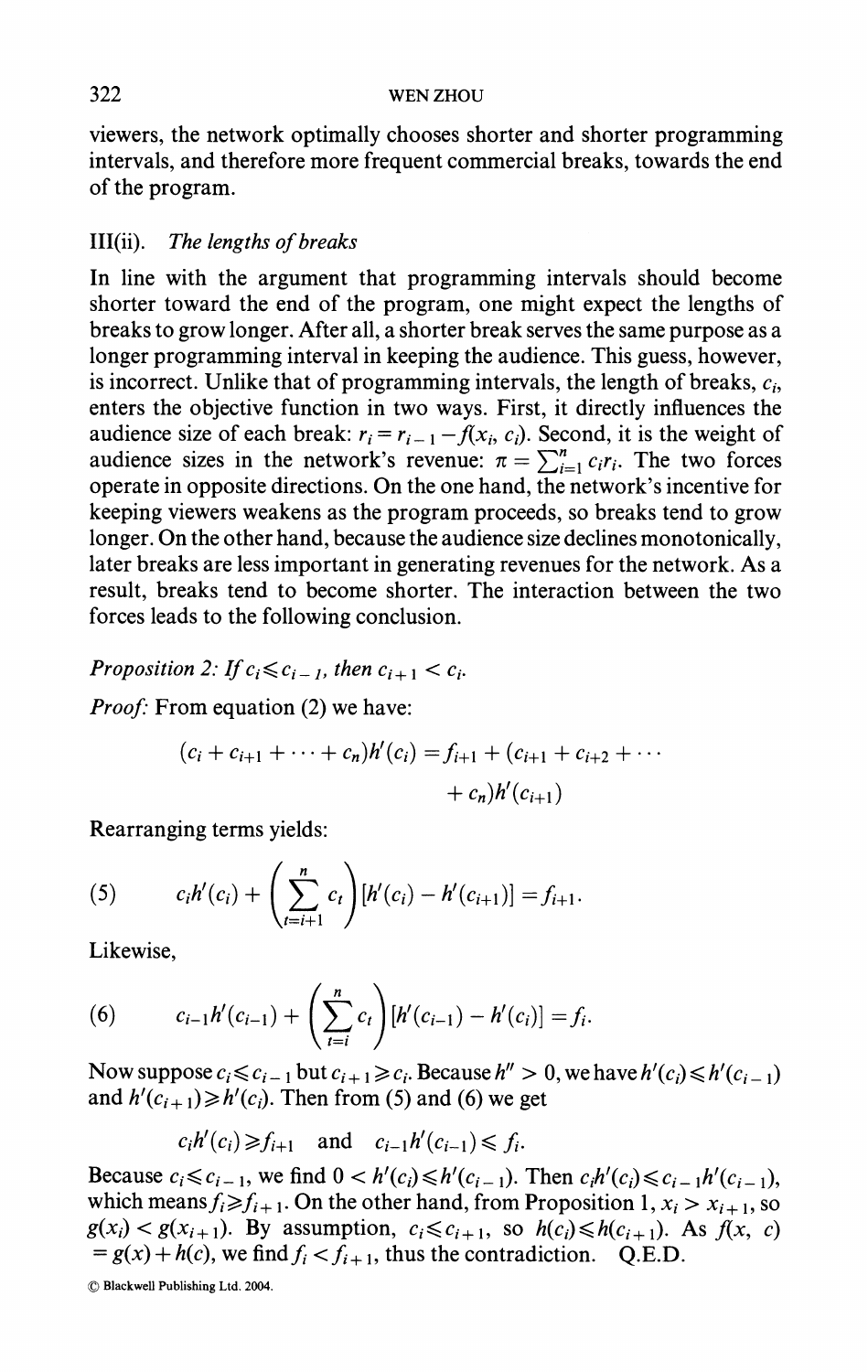**Proposition 2 can be roughly understood as saying that the length of breaks is single-peaked.8 It is never optimal for the network to decrease the length of breaks first and then increase the length later. At the beginning of the program the network does not want the breaks to be long for fear of driving viewers away too early. It does not want long breaks at the end either, as the audience size is already small. In real life, the last break tends to be short and is often filled with other 'non-program elements' such as station declarations or 'coming up next ...'.** 

#### **IV. COMPARATIVE STATICS**

**So far we have characterized the monopolist's optimal choice in terms of**  break frequency and lengths. This is done for a general drop function  $f(x, c)$ . **In this section we investigate how the choice of commercial breaks is affected by the program's popularity. We are also interested in seeing how a constraint on the total commercial time, perhaps due to regulation, affects the network's choice. In particular, does a tighter constraint lead to shorter, more frequent breaks or fewer, longer breaks?** 

**We assume throughout this section that the drop function takes the form:** 

Assumption 3: The drop function  $f(x, c) = g(x) + h(c) = e^{-kx} + ac$ , with  $k > 0$ , and  $a > 0$ .

**A specific functional form is needed because we need a parameter to represent the popularity of the program, and also because analytical solution is unattainable in the constrained optimization problem, especially**  when the optimal number of breaks is concerned. As such, parameter **k indicates how attractive the programming is: it measures the rate at which viewers leave the program when a programming interval becomes**  shorter:  $k = -g'(x)/g(x)$ . The higher is k, the more attractive is the **program.9** 

We are interested in the effect of the parameter  $k$  on the network's **choice of the number of breaks, and the length and timing of each break. Because of the complexity of the problem, analytical results are unattainable** 

**8 In fact, we are unable to exclude a flat peak (two adjacent breaks are equally long, and the length is the longest among all breaks). But from the proof it is clear that the plateau can only happen at the peak, and at most two breaks can be on the plateau.** 

**9 An alternative way to represent the program popularity is to use the audience size at the**  beginning of the program,  $r_0$ , which was normalized to 1 in the model. A higher  $r_0$  means a more **popular program. Under this interpretation, some comparative results can be reached without specifying the functional forms: From the first order conditions, it can be seen that a marginally**  more attractive program has no impact on  $n$  (since it is an integer), but causes  $c_i$  to increase,  $x_i$  to **decrease, and C to increase. Numerical calculations indicate that the optimal number of breaks**  is very insensitive to the change in  $r_0$ . Therefore, using either k or  $r_0$  to represent the program **popularity leads to roughly the same comparative statics results.**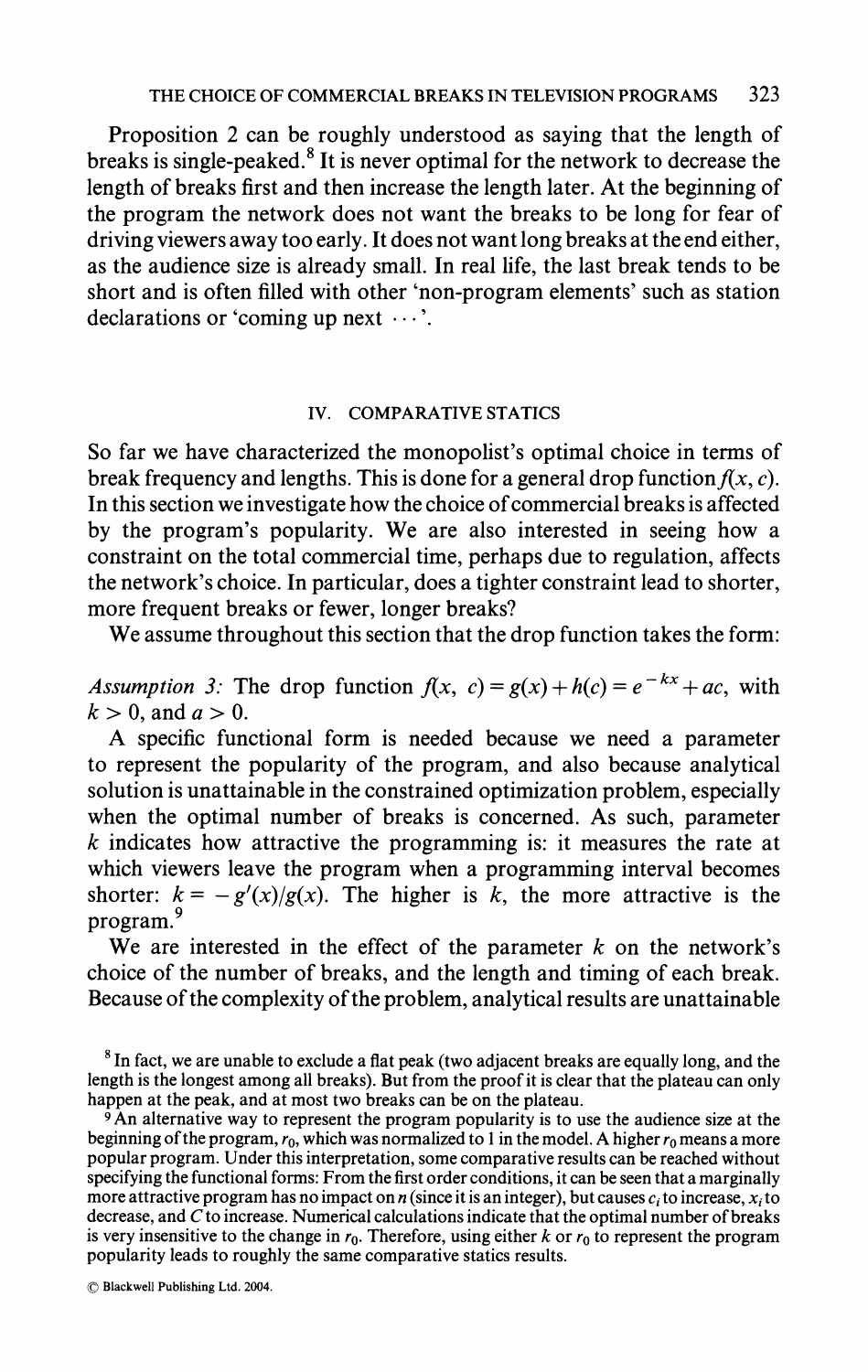

**The effect of parameter k. A larger k represents a more popular program.** 

**even for the specific functional form.10 Simulation leads to the following conclusions:** 

**Observation 1: When the program becomes more attractive (k becomes larger),** 

- **(i) breaks are more frequent;**
- **(ii) the total commercial time increases;**
- **(iii) for fixed number of breaks, breaks occur earlier;**
- **(iv) for fixed number of breaks, early commercials become shorter while later commercials become longer.**

**The reason for the first two conclusions is easy to understand. When the program becomes more attractive (k is larger), viewers are less likely to be driven away by commercials. The network takes advantage of the viewers' increased loyalty by running longer commercials more frequently. To see an**  example, let  $a = 3$ . When  $k = 20$ , the optimal number of breaks is  $n = 3$ , and the total length of commercials  $C = \sum_{i=1}^{n} c_i = 0.242$ . When k increases to 30, the optimal *n* becomes 4, with  $C = 0.260$ . Finally, when *k* further increases to 40,  $n = 5$  and  $C = 0.271$ . (Figure 2).

**Since the number of breaks can only be a positive integer, a small increase in k generally leads to a rise in the total commercial time but does not affect**  the optimal number of breaks. If that is the case, how does  $k$  affect the **distribution of commercial time among breaks? We find that the expansion is distributed unevenly. When k increases, late breaks become longer, but early breaks become shorter. Because a viewer is less likely to leave when the program is more attractive (k increases), keeping the viewer during the early part of the program becomes more valuable to the network. Therefore, for fixed number of breaks, early breaks should be shorter while late breaks should be longer. Because longer breaks tend to drive away more viewers, the preceding programming intervals have to lengthen. Therefore, early** 

**<sup>10</sup> If we further restrict the length of each break to be the same, some analytical results can be derived (see footnote 11). This restriction does not distort the solution by much, as without the restriction, the length of breaks would be close to each other anyway. Of course, we are going to**  lose the conclusion about the distribution of commercials among breaks (item (iv) of **Observation 1), but all other conclusions remain valid.**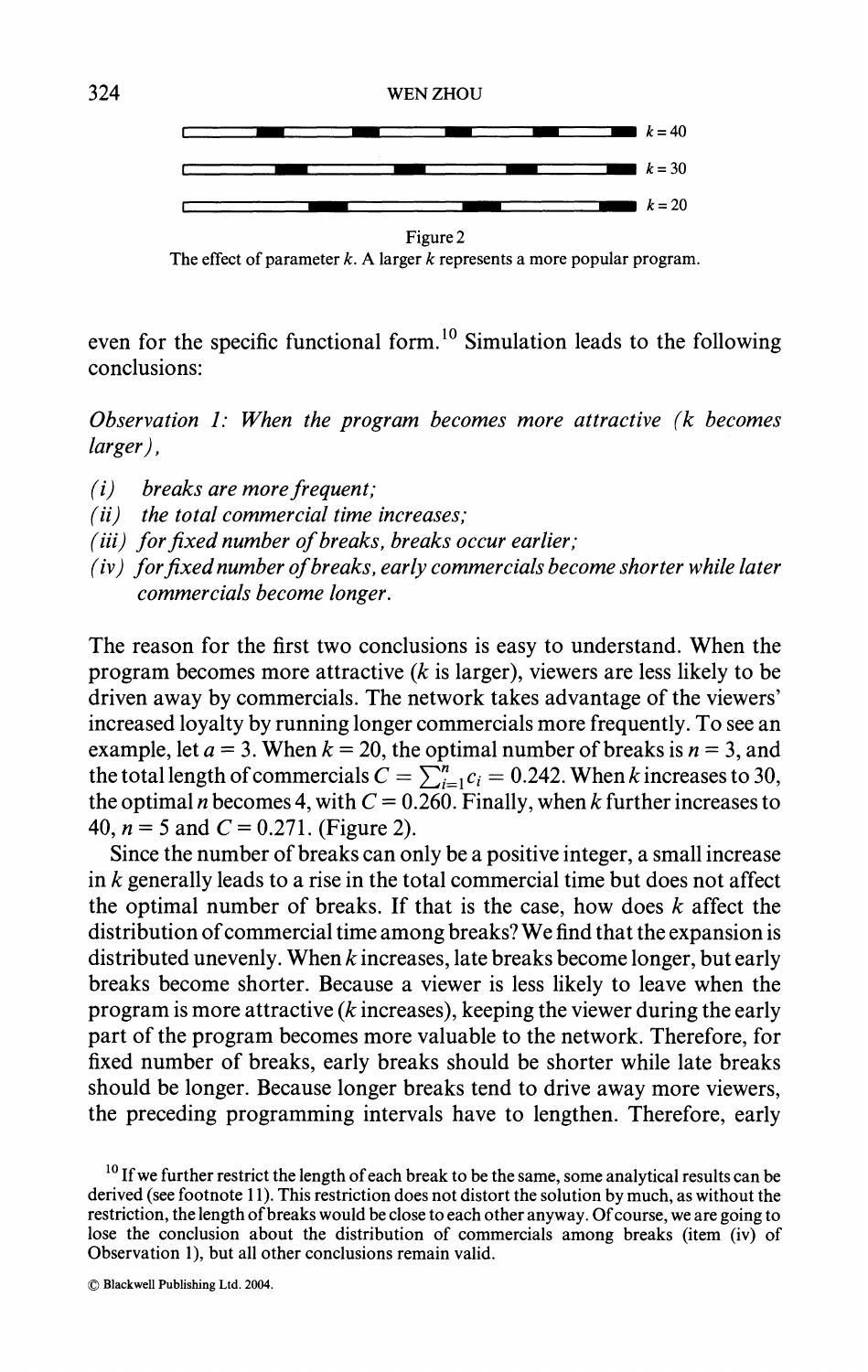**programming intervals shrink while late intervals expand. Putting it another way, breaks occur earlier in the program.** 

**In some countries the government imposes constraints on the total commercial time in television programs. How would such a constraint affect the choice of commercial breaks and, in particular, the frequency of breaks?** 

**Observation 2: When the constraint on the total commercial time becomes tighter:** 

- **(i) the optimal number of breaks remains unchanged;**
- **(ii) the length of each break is shorter; and**

**(iii) the length of each programming interval is longer.** 

We have already observed that when  $k = 30$  and  $a = 3$ , the optimal number of breaks is  $n = 4$  with  $C = 0.260$ . Suppose the network faces a binding **constraint on C. Surprisingly, when the constraint becomes tighter (C decreases from 0.25 to 0.05), the optimal number of breaks remains**  unchanged at  $n = 4$ . Basically, the optimal *n* is not very responsive to the changes in  $C<sup>11</sup>$  If the number of breaks does not vary with  $C$ , then each **break has to become shorter as C decreases, and each programming interval becomes longer.** 

### **V. CONCLUSION**

**This paper offers some useful insights in understanding the fundamental tradeoff faced by a network in choosing the number, length, and timing of the breaks. Some testable predictions are derived. Our ultimate goal is to understand the choice of commercial breaks in a more realistic environment, i.e., in a setting where several networks compete against each other. Viewers in that environment have more options for evading commercials: they can** 

<sup>11</sup> If we assume that each break has the same length, then for  $f(x, c) = e^{-kx} + ac$ , we can find the analytical solution of the length of each news interval for given  $C$  and  $n$ , where  $C$  is the total **amount of commercials, and n is the number of breaks. The solution is** 

$$
x_i = \left[\frac{1-C}{n} - \frac{\ln(n!)}{nk}\right] + \frac{\ln(n+1-i)}{k}, i = 1, 2, ..., n.
$$

**Then the network's profit can be expressed as** 

$$
\pi = C \left[ 1 - \frac{a n + 1}{2n} C - e^{\frac{\ln(n) - k(1-C)}{n}} \right].
$$

**Now if n is treated as a continuous variable, the optimal n and C can be solved simultaneously from the profit function by taking derivatives with respect to the two choice variables. When**   $a = 3$  and  $k = 30$ , we find that  $n = 5.52$  and  $C = 0.28$ . Now let the binding C decreases from 0.27 to 0.08. Then the optimal *n* would decrease accordingly from 5.49 to 4.60. However, if *n* is restricted to be an integer, the optimal *n* would remain at 5 when C changes.